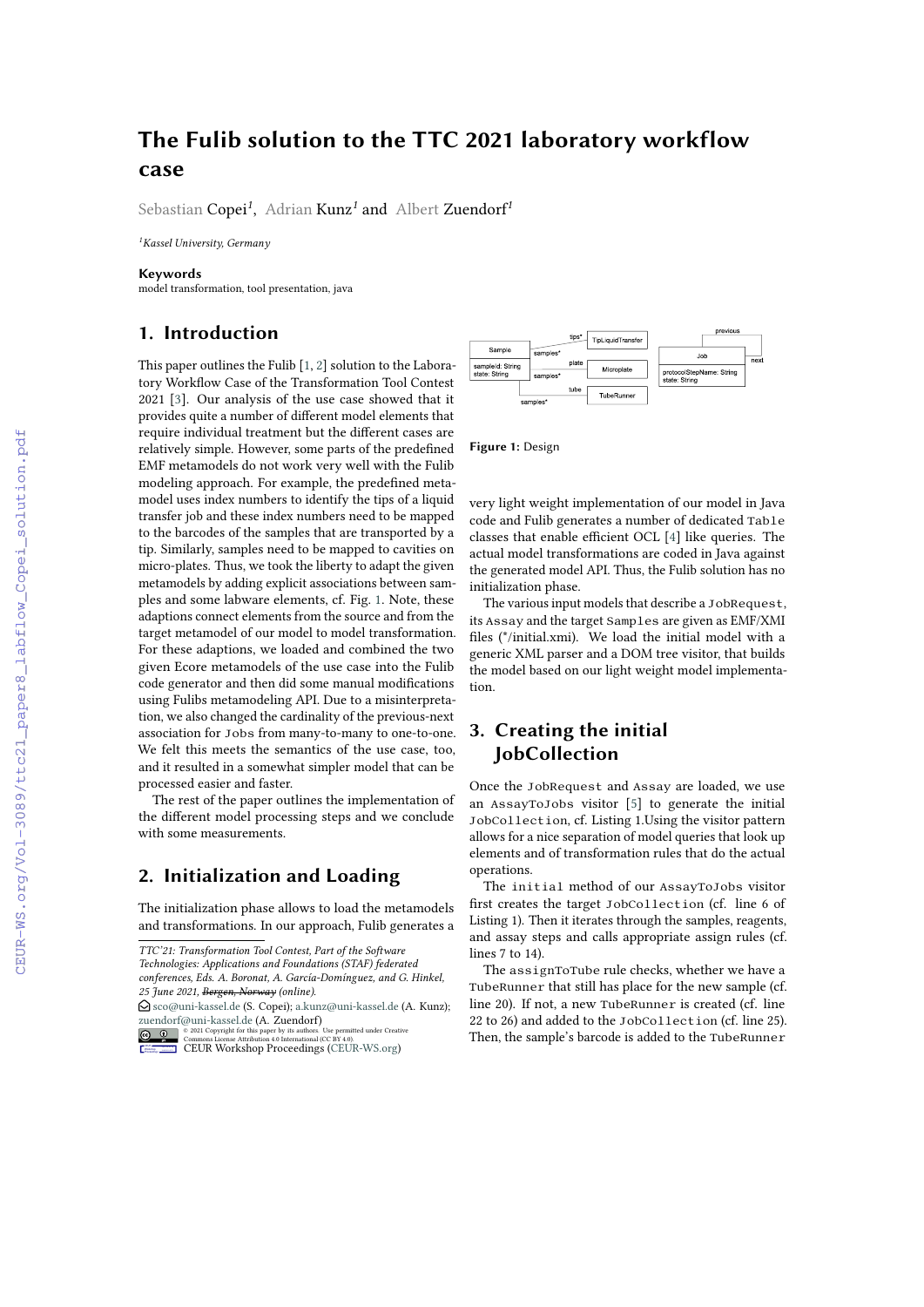```
1 public class AssayToJobs {
 2 private JobCollection jc;
3 private JobRequest jr;
public JobCollection initial(JobRequest jr) {<br>this ir = ir:
 5 this.jr = jr;
6 jc = new JobCollection();
 7 jr.getSamples()
8 .forEach(this::assignToTube);
9 jr.getSamples()
10 .forEach(this::assignToPlate);
11 jr.getAssay().getReagents()
12 .forEach(this::assignToTrough);
13 jr.getAssay().getSteps()
14 .forEach(this::assignJob);
15 return jc;
\frac{16}{17}17 TubeRunner tube = null;<br>18 int tn = 1:
18 int tn = 1;
19 private void assignToTube(Sample sample) {
20 if (tube == null ||
21 tube.getBarcodes().size() == 16) {
22 tube = new TubeRunner();
\begin{array}{ccc}\n & \text{23} & \text{tube} \\
 & \text{24} & \text{B} \\
\end{array}.setName(String.format("Tube%02d", tn))
25 . setJobCollection(jc);<br>
\tan+1;
             t_{n++}\frac{27}{28}<sup>28</sup> tube.withBarcodes(sample.getSampleID());<br>tube.withSamples(sample);
          tube.withSamples(sample);
\frac{30}{31}31 ...
```
 $\begin{array}{c} 10 \\ 11 \end{array}$ 

25 }  $\frac{26}{27}$ 

Listing 1: Initial JobCollection via AssayToJobs Visitor

(cf. line 28) and in addition, we connect the sample 38 { to the TubeRunner for simple reference (cf. line 29). The rules assignToPlate and assignToTrough work quite similarly.

Listing 2 shows the handling of assay 44 ProtocolSteps. As there are different types of  $^{45}_{46}$ ProtocolSteps we use a map of stepAssignRules 47 that provides a special assign rule for each kind of step  $^{48}_{49}$ (cf. line 3, 7, 13 to 24). As an example, ProtocolSteps of type DistributeSample are handled by rule assignLiquidTransferJob4Samples (cf. line 30 to 32). Rule assignLiquidTransferJob4Samples  $\frac{54}{55}$ just iterates through all samples and calls  $\frac{1}{3}$ <br>rule assignTipLiquidTransfer. Rule  $\frac{57}{38}$ rule assignTipLiquidTransfer. assignTipLiquidTransfer ensures that a LiquidTransferJob is available (cf. line 41 to  $\frac{60}{61}$ 54). Then, lines 56 to 66 create the corresponding  $a$ <sup>2</sup> TipLiquidTransfer and initialize the corre- $\frac{63}{64}$ sponding attributes. Note, line 66 connects the 65 TipLiquidTransfer to its sample for easy reference. $\frac{16}{67}$   $\qquad$   $\frac{1}{2}$ The remaining stepAssignRuleys work similar.

```
1 public class AssayToJobs {
 2 ...
        Map<Class, Consumer<ProtocolStep>>
 4 stepAssignRules = null;
5 private void assignJob(ProtocolStep ps) {
6 initStepAssignRules();
7<br>
Consumer<ProtocolStep> rule<br>
stepAssignRules.get(ps.get)
               \verb|stepAssignRules.get(ps.getClass())\text{;}% \label{fig:box}% \includegraphics[width=0.4\textwidth]{figures/h1} \caption{The 3D (black) model is a 3D (black) model. The 3D (black) model is a 3D (black) model. The 3D (black) model is a 3D (black) model. The 3D (black) model is a 3D (black). The 3D (black) model is a 3D (black). The 3D (black) model is a 3D (black). The 3D (black) model is a 3D (black). The 3D (black) model is a 3D (black). The 3D (black) model is a 3D (black). The 3D (black) model is a 3D (black). The 3D (black) model is a rule.accept(ps);
\text{11} \quad \text{private void intStepAssignRules}() {<br>
\text{12} \quad \text{if (stensasismRules == null)} \quad \text{13}if (stepAssignRules == null)
13 StepAssignRules = <b>new LinkedHashMap <> ();
14 stepAssignRules<br>
15 .put(DistributeSample.class,
16 this::assignLiquidTransferJob4Samples);<br>stepAssignRules
17 stepAssignRules<br>18 .put(Incubate
18 .put(Incubate.cla<br>this: : assign Inc.
                       19 this::assignIncubateJob);
20 stepAssignRules<br>21 .put(Wash.clas
21 .put(Wash.class, this::assignWashJob);
22 stepAssignRules
23 .put(AddReagent.class,
24 this::assignAddReagentJob);
        27 private void
28 assignLiquidTransferJob4Samples
29 (ProtocolStep protocolStep) {
30 jobRequest.getSamples().forEach(
31 sample -> assignTipLiquidTransfer
                   iproto colStep, sample);
33 }
        34 LiquidTransferJob liquidTransferJob = null;
35 private void
36 assignTipLiquidTransfer
               ( {\tt ProtocolStep~protocolStep,~Sample~sample})39 DistributeSample distributeSample =
40 (DistributeSample) protocolStep;
41 if (liquidTransferJob == null ||
42 liquidTransferJob.getTips().size() == 8) {
                43 liquidTransferJob =
44 new LiquidTransferJob();
45 liquidTransferJob
46 .setProtocolStepName(
47 protocolStep.getId())
48 .setState("Planned")
49 .setJobCollection(jobCollection)
                     setPrevious(lastJob)
                lastJob = liquidTransferJob;liquidTransferJob
53 .setSource(sample.getTube())
54 .setTarget(sample.getPlate());
            56 TipLiquidTransfer tip =
            new TipLiquidTransfer();<br>tip.setSourceCavityIndex
58 tip.setSourceCavityIndex
59 (sample.getTube()
60 .getSamples().indexOf(sample))
61 .setVolume(distributeSample.getVolume())
62 .setTargetCavityIndex(sample.getPlate()
63 .getSamples().indexOf(sample))
                .setStatus("Planned")
                .setJob(liquidTransferJob)
                 .setSample(sample);
68 ...
```
Listing 2: Initial JobCollection via AssayToJobs Visitor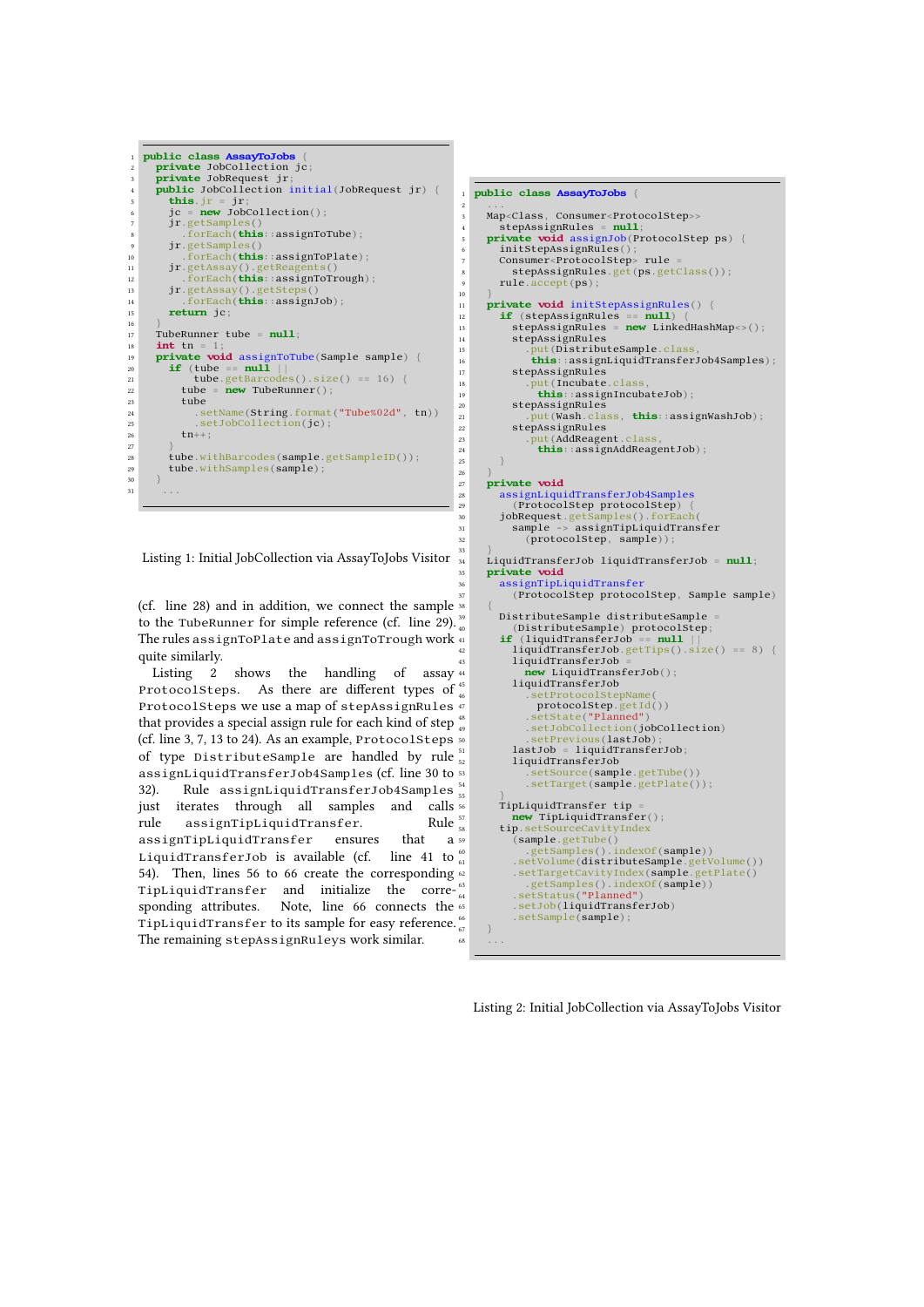# **4. Reading Changes to Job Executions and Propagate**

Updating is done via our Update class, cf. Listing 3. 5 Updates are described by text lines in predefined files. Our update method calls method updateOne for each  $\frac{9}{10}$ line (cf. line 7 and line 14 to 23). Basically, there  $\frac{11}{10}$ are two kinds of updates, updates that effect a whole  $\frac{13}{14}$ Microplate and updates that effect individual Samples<sup>15</sup> and TipLiquidTransfers. Microplate related updates are handled by rule updateJob (cf. line 19 and 24 $^{\frac{18}{19}}$ to 32). Rule updateJob uses FulibTable code gen- $_{21}^{20}$ erated for model specific queries. Line 27 creates a JobCollectionTable that has one row and one column containing the current JobCollection. Line 28  $\frac{26}{27}$ does a natural join with the JobCollection and its attached labware, i.e. we get a table with rows for  $\frac{2}{30}$ each pair of JobCollection and Labware. Line 29 32 removes all rows that do not refer to a Microplate.  $33\frac{3}{9}$ Then, line 30 expands our table to Jobs attached to the  $\frac{35}{36}$ Microplates, i.e. we get rows for all possible triples  $\frac{37}{38}$ of JobCollection, Microplate, and attached Jobs.<sup>39</sup> Line 31 filters for Jobs with the right stepName. For 4 each resulting row, line 32 assigns the new state to the corresponding Job.

Note, our JobCollectionTable query could also be  $\frac{46}{47}$ expressed e.g. using the Java streams API. While using  $\frac{16}{49}$ the Java stream API is quite comparable, the Java stream  $\frac{50}{51}$ API requires some more steps and some extra operations  $\frac{52}{53}$ like flatMap and probably some extra type casts. Thus,  $^{54}$ we prefer our FulibTables as we consider FulibTables  $\frac{56}{52}$ queries to be more concise.

Updates with dedicated new states for each sample  $\frac{60}{61}$ are handled by rule updateSamplesAndTip (cf. line  $\frac{61}{62}$ 21 and 34 to 42). Rule updateSamplesAndTip uses a  $\frac{63}{64}$ FulibTables query to look up all samples attached to some  $\frac{36}{66}$  . The system Microplate attached to our JobCollection. For each  $\frac{67}{68}$   $\longrightarrow$   $\frac{3}{2}$ sample we call rule updateOneSampleAndTip (cf. line  $\frac{69}{70}$ 40 and line 43 to 65). Rule updateOneSampleAndTip<sup>7</sup> first retrieves the result state for the current sample (cf.  $\frac{1}{2}$ ) lines 45 to 47) and updates the sample on failure (cf. line  $\frac{1}{75}$ 50). Then the FulibTables query of lines 52 to 56 retrieves  $\frac{77}{77}$ the tip that handles the current sample within the current  $\frac{78}{79}$ stepName. Lines 57 to 65 then update the state of the  $\frac{80}{81}$ tip and its job.

Once the updates are propagated, the FulibTa- $^{84}_{85}$ bles query of lines 9 to 12 of Listing 3 iter- $\frac{86}{87}$  (b) ates through all jobs that are still Planned and applies rule removeOsoleteJob to them. Rule removeObsoleteJob calls isObsolete to check, whether the job can be removed (cf. line 70 and lines  $\frac{3}{9}$ 79 to 96) and and in that case it does a classical removal  $\frac{95}{96}$ from a doubly linked list.

To be honest, our removal of obsolete jobs iterates



Listing 3: Updating the Jobs